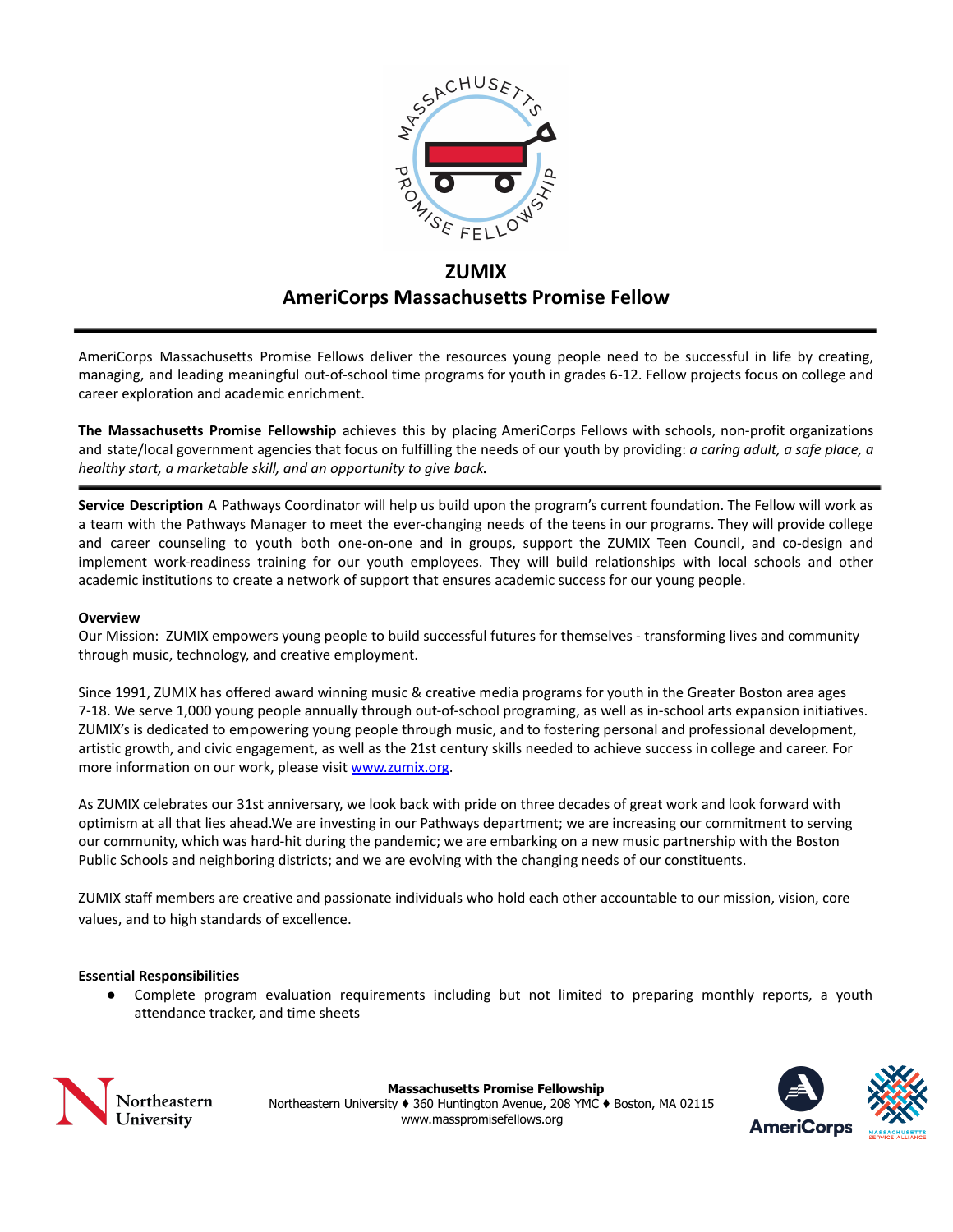- Travel at least once/month for Fellowship meetings, retreats, and training throughout the Commonwealth
- Make a full-time, 11 month commitment
- Provide training focused on the high school and college application process including application advising, essay support, and financial aid advice
- Recruit guest speakers to educate young people about job opportunities
- Meet with youth in groups and individually to discuss their post-ZUMIX education and career plans
- Implement skill-based training to make youth marketable in the workforce including resume workshops, interviewing, and networking
- Develop relationships with local schools to provide a strong network of support for our participants
- Co-advise the ZUMIX Teen Council and Leaders in Training who meet once a week each
- Complete required MPF data and evaluation requirements
- Travel at least once/month for Fellowship meetings, retreats, and training throughout the Commonwealth
- Make a full-time, 10.5 month commitment

## **Qualifications**

- Strong critical thinking and problem solving skills
- Ability to prioritize tasks and maintain progress on short and long-term goals
- Experience working with urban youth
- Excellent organizational and communication skills
- The ability to work independently and as part of a team
- An interest in and commitment to national and community service
- Ability to handle multiple tasks simultaneously
- Proficiency in Spanish and/or Portuguese strongly preferred
- Availability to work evenings and occasional weekends
- Ability to work independently and take initiative
- Excellent organizational and communication skills
- Deep belief in the power and potential of young people to create social change
- Experience working with youth
- Passionate about social justice and working with diverse communities
- Must be a US Citizen, US National or Permanent Resident Alien
- Must be willing to undergo a National Service Criminal History Check, including screenings through the National Sex Offender Public Website, a name-based search of the statewide criminal history registry both in Massachusetts and your state of residence upon application to our program (if not Massachusetts), and a fingerprint based FBI check. \*Eligibility to participate in MPF is contingent on the results of this screening

#### **Fellow Schedule:** Monday-Friday, 12:00pm-8:00pm

**Site Location:** 60 Sumner St, Boston 02128

**Supervisor Name:** Wilce Mascary **Supervisor Email:** Wilce.mascary@zumix.org

#### **Benefits**

For an 10.5 month, full-time commitment and 1,700 hours of AmeriCorps service Fellows receive:

A taxable living allowance of up to \$20,000/year ♦ Excellent training opportunities ♦ FREE courses at Northeastern University in the College of Professional Studies & discounted courses upon successfully completing the service year ♦ Loan forbearance and an up to \$6,495 educational award ♦ Travel reimbursement 15+ miles for Fellow monthly meetings ♦Career coaching and support ♦ Healthcare benefits

# **Contact Information**

**Apply ASAP!** Applicants are hired on a rolling basis.

Visit [here](https://neu.co1.qualtrics.com/jfe/form/SV_3m8XA4tfTvoW6ZU) to complete a general application **and upload your letter of interest, resume and contact info for three references ASAP and before July 15, 2022**.